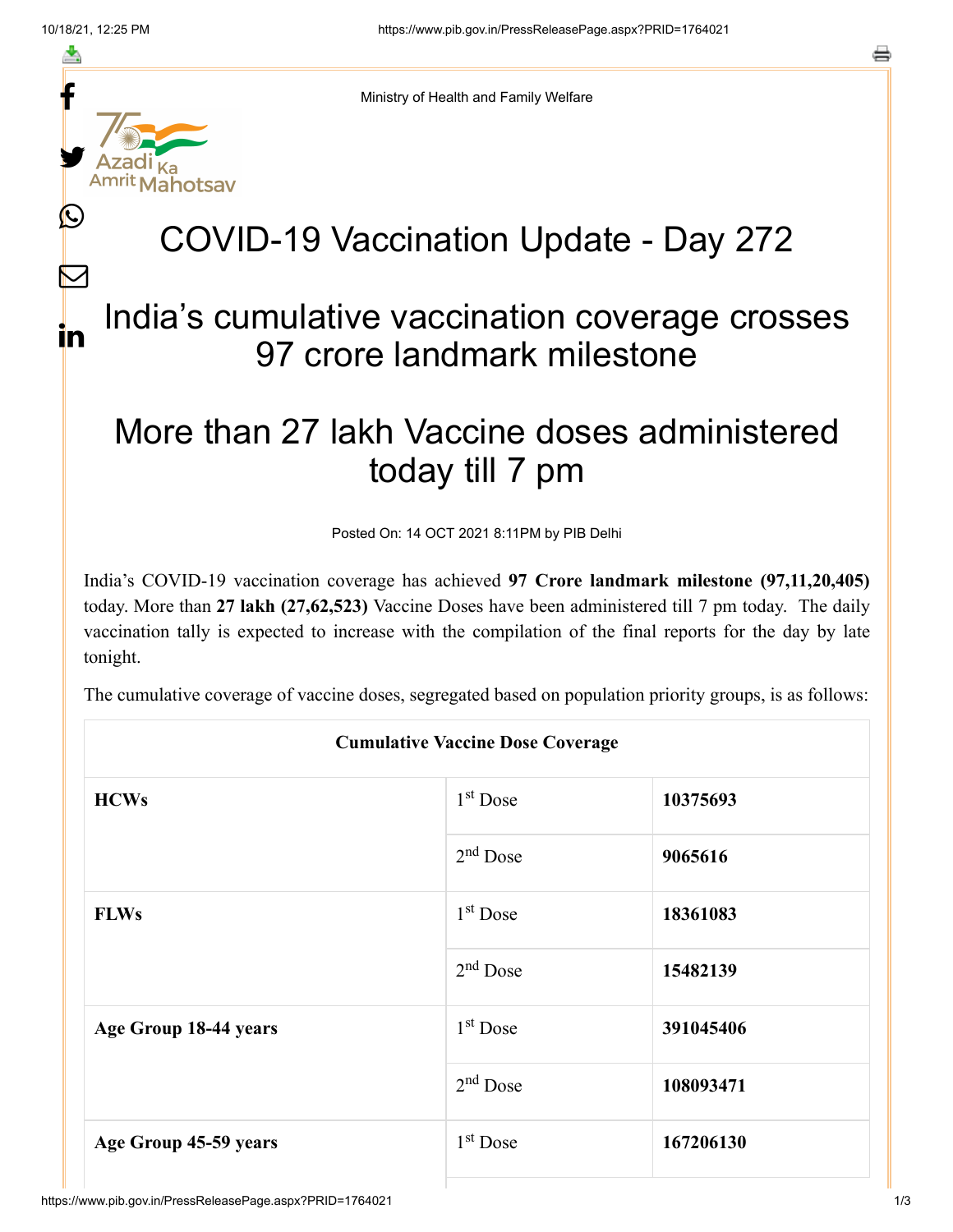| f                     |                                              | $2nd$ Dose | 85245072  |
|-----------------------|----------------------------------------------|------------|-----------|
|                       | Over 60 years                                | $1st$ Dose | 105467791 |
| $\bigcirc$            |                                              | $2nd$ Dose | 60778004  |
|                       | Cumulative 1 <sup>st</sup> dose administered |            | 692456103 |
| $\boldsymbol{\nabla}$ | Cumulative 2 <sup>nd</sup> dose administered | 278664302  |           |
|                       | in<br><b>Total</b>                           |            | 971120405 |

Today's achievement in the vaccination exercise, segregated by population priority groups, is as follows:

| Date: 14 <sup>th</sup> October, 2021 (272 <sup>nd</sup> Day) |                      |         |  |  |
|--------------------------------------------------------------|----------------------|---------|--|--|
| <b>HCWs</b>                                                  | 1 <sup>st</sup> Dose | 51      |  |  |
|                                                              | $2nd$ Dose           | 6816    |  |  |
| <b>FLWs</b>                                                  | 1 <sup>st</sup> Dose | 646     |  |  |
|                                                              | $2nd$ Dose           | 25060   |  |  |
| Age Group 18-44 years                                        | 1 <sup>st</sup> Dose | 892766  |  |  |
|                                                              | $2nd$ Dose           | 1009715 |  |  |
| Age Group 45-59 years                                        | 1 <sup>st</sup> Dose | 209825  |  |  |
|                                                              | $2nd$ Dose           | 321540  |  |  |
| Over 60 years                                                | 1 <sup>st</sup> Dose | 124329  |  |  |
|                                                              | $2nd$ Dose           | 171775  |  |  |
| 1 <sup>st</sup> Dose Administered in Total                   |                      | 1227617 |  |  |